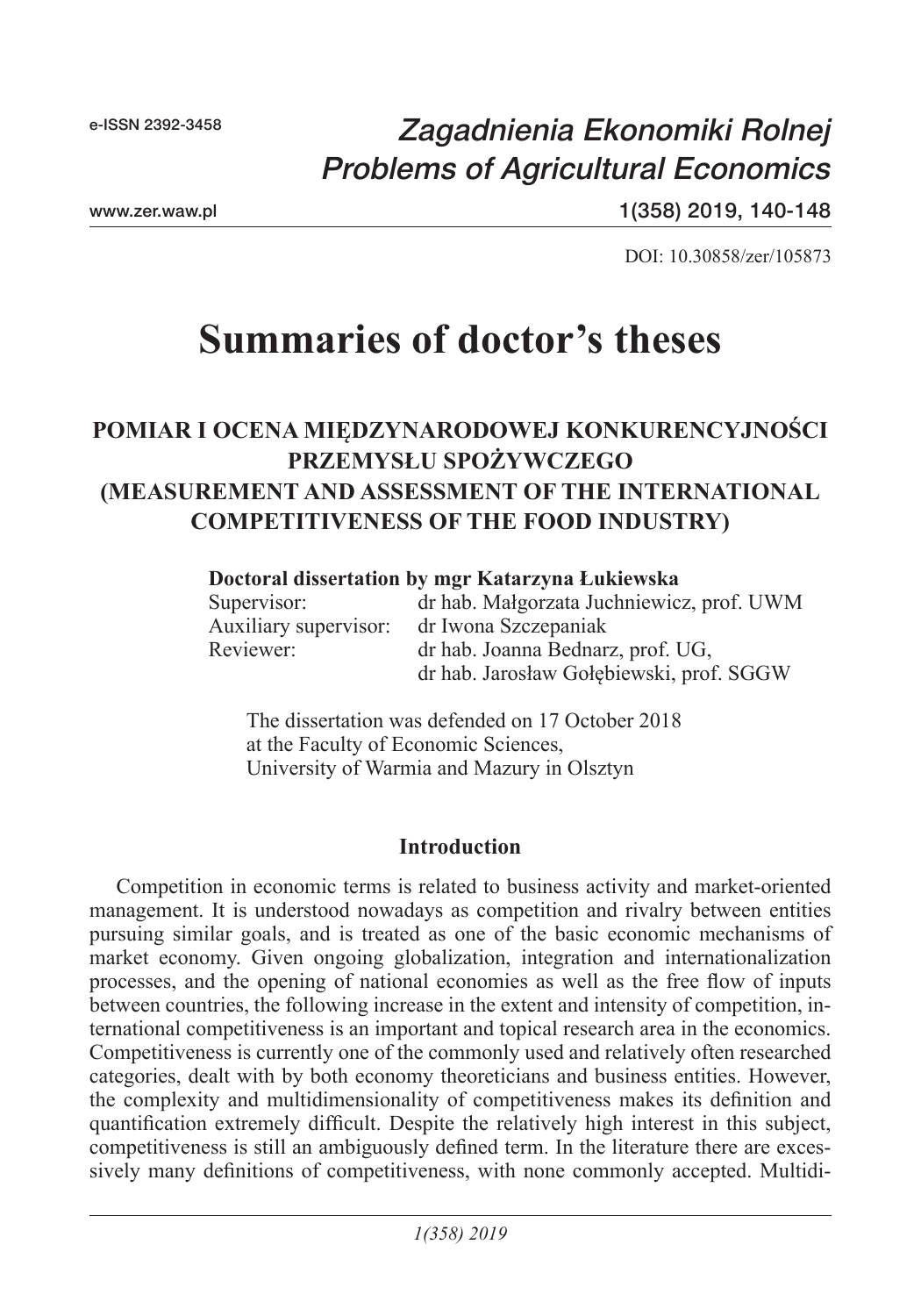mensionality and the associated ambiguity in defining and interpreting this concept make measurements in this area difficult. The multitude of approaches to competiveness results in diverse indicators presented in the literature to assess its various aspects. So far, no standard, universal measures or coherent methods for assessing the competitiveness of entities at the meso-economic level have been developed. An overview of the methods of measuring the competitiveness of the industry shows the use of two groups of measures. The first one refers to the factor-based aspect of competitiveness, and includes productivity and prices of inputs as well as relations between them. The other group relates to the competitive position and includes indicators such as trade balance, shares in the global market and indices of the revealed comparative advantage. The analysis of previous research has identified certain gaps in the method of measuring and assessing the industry's competitiveness. There are no studies dealing with these issues holistically, which would assess competitiveness in a synthetic way, while pointing to competitive factors and results. Only such an approach to the problem enables comprehensive assessment of competitiveness, taking into account its sustainable growth. It should also be noted that most of the analyses and models presented so far do not account for innovation. In the literature, however, the growing importance of new determinants of competitiveness related specifically to progress and innovation is emphasized. The selection of appropriate tools and methods to measure and assess competitiveness at the level of the industry is, therefore, a major research problem.

The food industry analysed in the study is one of the most important, in economic and social terms, sectors of the EU economy. It includes nearly 265 thousand enterprises that generate an annualized value added of EUR 866 billion, i.e. 13.1% of the value added generated by the entire manufacturing sector. Food is also a strategic commodity that satisfies the basic needs of the society. Therefore, respective EU Member States strive to improve the competitiveness of food producers. The considerations presented in the paper attempt to supplement the indicated methodological and cognitive gaps.

### **Objective of the paper, research hypotheses and scope of research**

The main objective of the research conducted as part of the doctoral dissertation was to develop a measurement model and assess the international competitiveness of the food industry in the European Union countries. To pursue the thus formulated main objective, the following specific objectives were defined:

- 1. Development of a model for measuring the sector's competitiveness.
- 2. Assessment of the potential, position and competitiveness of the food industry in the European Union countries.
- 3. Determination of the interaction between competitive potential and the competitive position of the food industry in the European Union countries.

In the context of the adopted research objectives, the following research hypotheses were formulated:

- 1. Heterogeneity of the components of the food industry's competitiveness translates, at the level of a country, into its diversification.
- 2. There is a positive relationship between competitive potential and the competitive position of the food industry.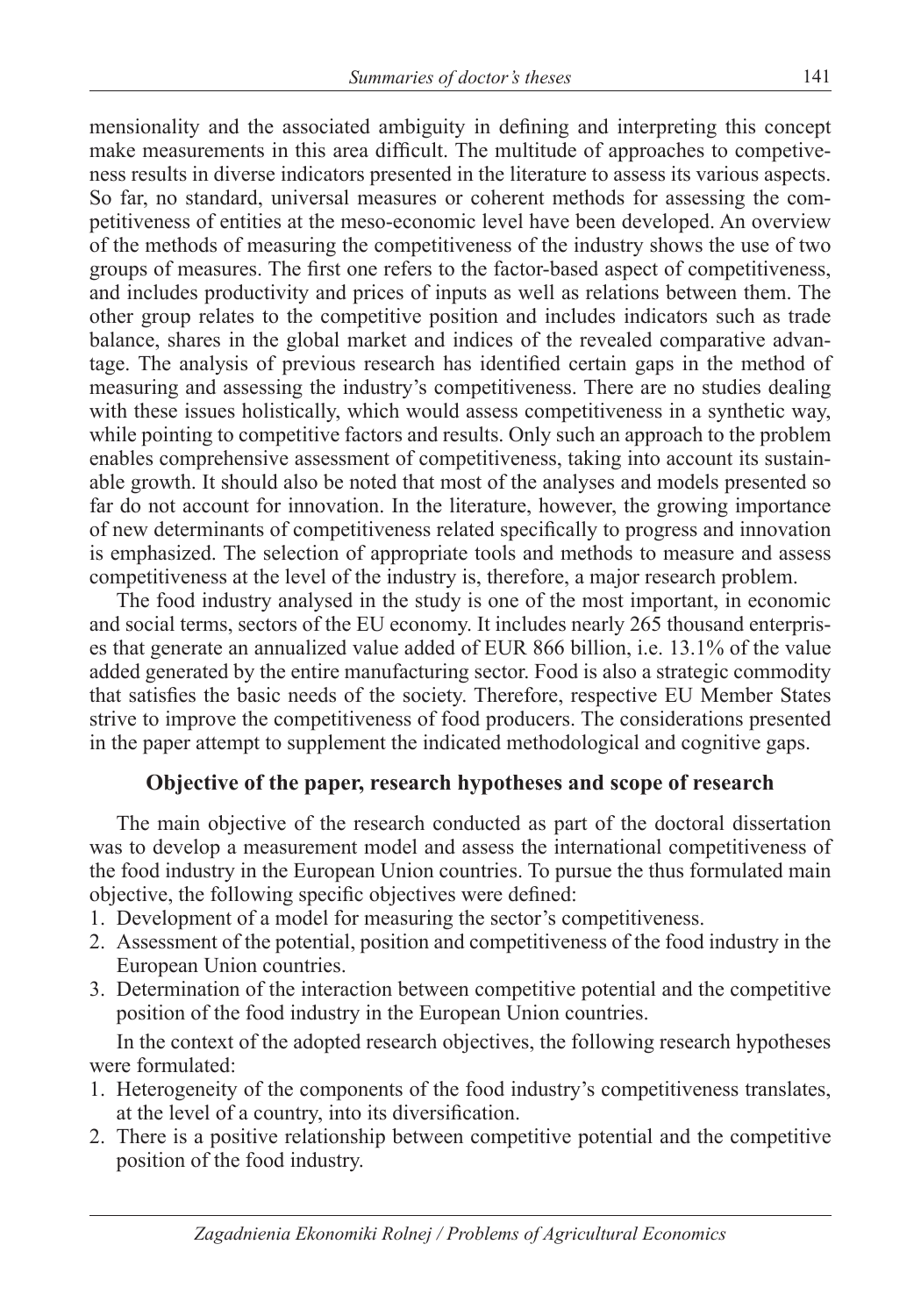3. The components of competitive potential uniformly affect the competitive position of the food industry.

The research covered the food industry in respective EU Member States and was dedicated to the international competitiveness of the food industry, defined in this paper as: the ability to sustainably strengthen and retain a profitable share in domestic and export markets on which the industry operates. Consideration was given to supply competition regarding the competition within the industry between respective EU Member States struggling to win consumers. Having regard to the geographical criterion, the European Single Market was adopted as the competition area. The time frame of the analysis was 2007-2015.

#### **Research methods**

The research was predetermined by the accomplishment of the main objective and the specific objectives. The research was carried out in three stages, each of which allowed for accomplishing one specific objective and verifying the hypotheses associated with it. In the first stage of the research, analysis and criticism of the literature were carried out. Based on literature research involving a number of domestic and foreign publications and on legal acts, theoretical concepts relating to defining and interpreting competition and competitiveness, delimitation of the industry, concepts and sources of international competitiveness of the industry as well as specific characteristics of the food industry's competitiveness were reviewed. Then, a comprehensive review of the existing methods of competitiveness measurement at the level of the industry was made, and the available statistical data were analysed. This allowed for systematizing relevant knowledge and developing an original model for measuring the competitiveness of the industry. The starting point in the model building process was the conceptualization of the concept of competitiveness with respect to the competitive capacity and competitive position. Then, having regard to substantive and statistical premises as well as the definition of the industry's competitiveness adopted in the paper, a set of indicators describing these categories was created. The competitive capacity is described by means of the following indicators:

1. The country's share in the total number of the EU food enterprises (PPR).

$$
PPR_{it} = \frac{LP_{it}}{\sum_{i=1}^{n} LP_{it}}
$$

where:

- $PPR_{it}$  the share of country *i* in the total number of the EU food enterprises in period *t*;
- $LP_{it}$  the number of food enterprises in country *i* in period *t*;
- *n* − the number of analysed countries.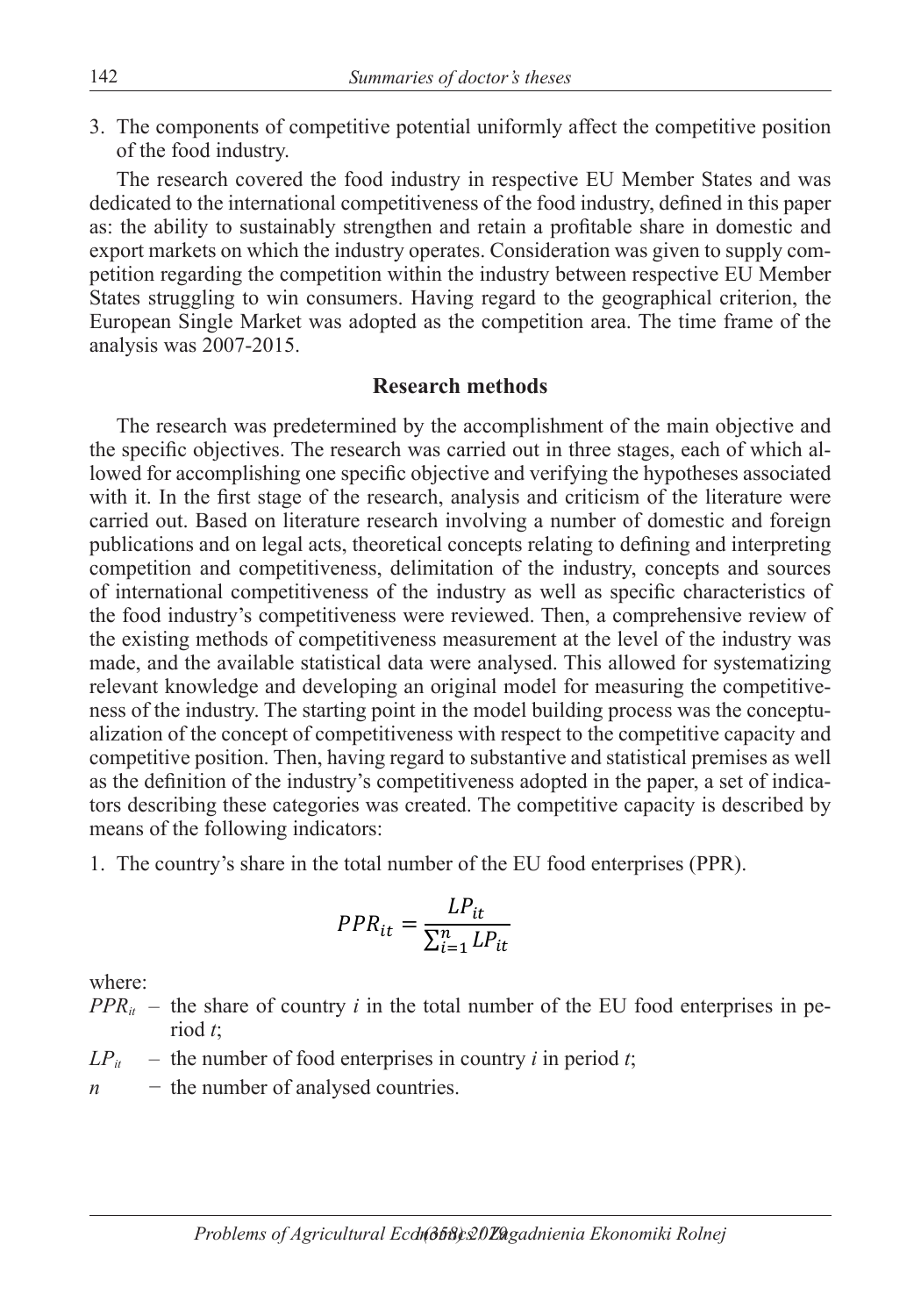2. Labour productivity (PP).

$$
PP_{it} = \frac{v_{it}}{z_{it}}
$$

where:

 $PP_{it}$  – labour productivity in the food industry in country *i* in period *t*;  $V_{it}$  – value of sold output of the food industry in country *i* in period *t*;  $Z_{it}$  – average employment in the food industry in country *i* in period *t*.

3. Unit labour costs (JKP).

$$
JKP_{it} = \frac{KP_{it}}{V_{it}}
$$

where:

 $JKP_{it}$  – unit labour costs in the food industry in country *i* in period *t*;

 $KP_{it}$  – labour costs in the food industry in country *i* in period *t*.

4. The share of innovation-active enterprises in the total number of food enterprises (I).

$$
I_{it} = \frac{P_{lit}}{P_{it}}
$$

where:

- $I_{it}$  the share of innovation-active enterprises in country *i* in the total number of food enterprises in period *t*;
- $P_{\mu}$  the number of food enterprises in country *i* surveyed as part of the CIS, that introduced in analysed period *t* innovation of any type;
- $P_{it}$  the number of all food enterprises in country *i* surveyed as part of the CIS in period *t*.

The competitive position of the industry was determined by means of the following indices:

1. Share in the intra-EU exports (U).

$$
U_{it} = \frac{E_{it}}{\sum_{i=1}^{n} E_{it}}
$$

where:

 $U_{it}$  – the share of the food industry in country *i* in the intra-EU exports in period *t*;

- $E_{it}$  the value of exports within the food industry in country *i* to the EU market.
- 2. Trade coverage ratio (TC).

$$
TC_{it} = \frac{E_{it}}{Im_{it}}
$$

where:

 $TC_{it}$  – trade coverage ratio in the food industry in country *i* in period *t*;

 $Im_{it}$  – value of imports in the food industry in country *i* from the EU market in period *t*.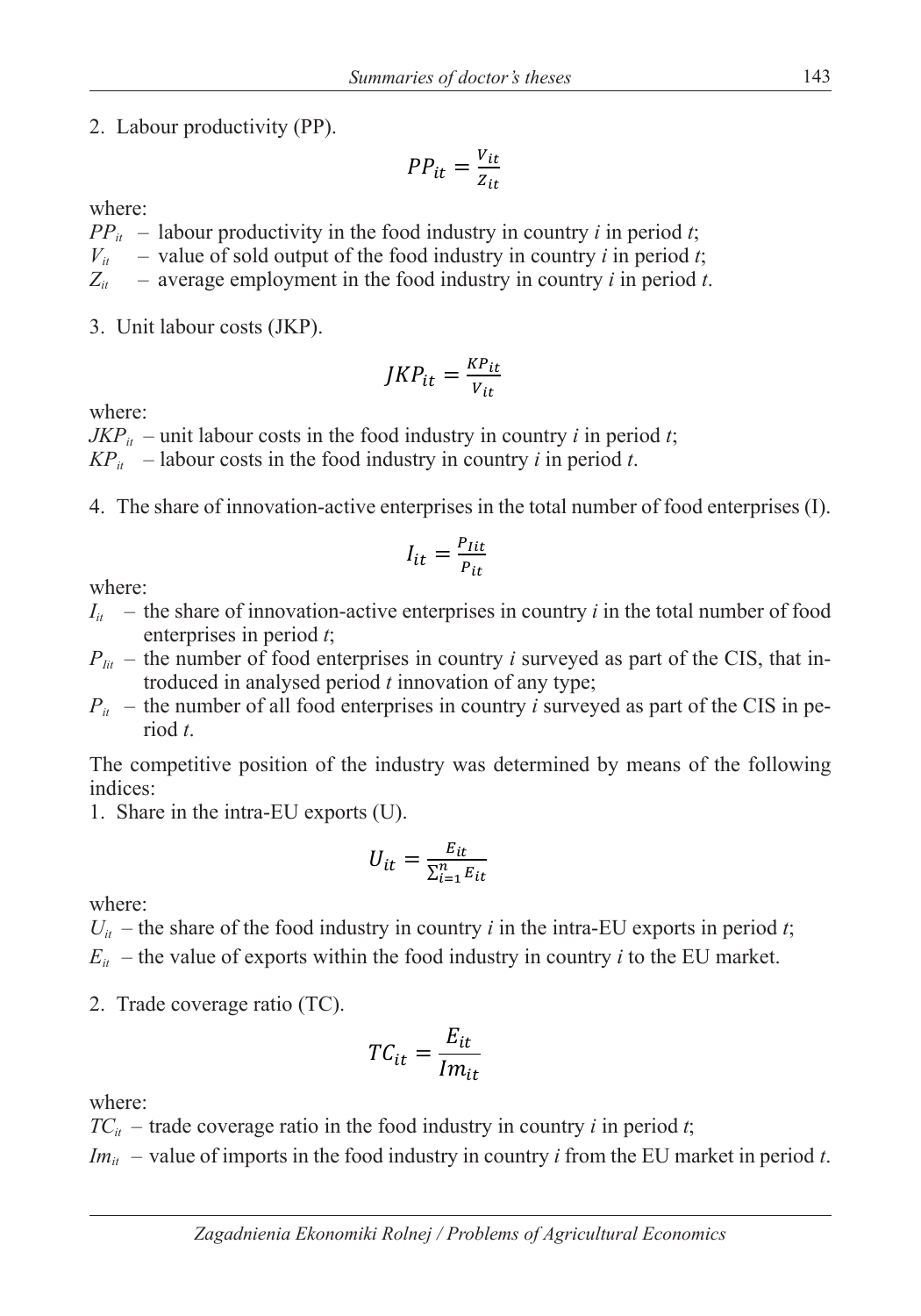3. Profitability of the industry  $(R)$ .

$$
R_{it} = \frac{NOB_{it}}{O_{it}}
$$

where:

 $R_{it}$  – profitability of the food industry in country *i* in period *t*;  $NOB_{it}$  – value of the gross operating surplus in the food industry in country *i* in period *t*;  $O_{it}$  – value of turnover in the food industry in country *i* in period *t*.

In the second stage of the research, the competitive capacity, position and synthetic competitiveness of the food industry in the EU Member States were assessed with the use of the developed research model. The comparative method and descriptive statistics were used to evaluate the selected indicators describing the competitiveness of the food industry in the different EU Member States. Then, methods of multidimensional statistical analysis, including non-linear ordering and line ordering, were applied. In order to compare and aggregate the different sub-variables, these were standardized in a classical manner. The Ward's method was used to develop a typology of the EU Member States, based on the group of hierarchical agglomerative methods of cluster analysis. The resulting typological classes were described based on intra-class means and analysis of the level of selected features in the different Member States. The Hellwig's method of constructing a synthetic index was used to replace the analysed sub-indices describing a given country with one aggregate value to establish a hierarchy of countries in accordance with the competitiveness of the food industry. Then, the mean and standard deviation were used to identify four groups of countries with high, medium, low and very low levels of the synthetic index. Ward's method and the synthetic index were applied three times, to assess the competitive capacity, competitive position and competitiveness of the food industry.

The third stage featured determination of the interactions between the competitive capacity and the competitive position, as well as their components. The correlation diagrams were used to present the relationships between selected features describing the competitive capacity and competitive position in a graphic form and to determine the nature of these relationships. The Pearson product-moment correlation coefficients were used to assess the strength and nature of the dependencies concerned. The panel regression method was use to estimate the impact of features describing competitive capacity on the development of sub-indices and the synthetic competitive position index. Panel regression models, estimated using the classical least squares method (ones with fixed effects and ones with random effects), were developed. In the verification of the models, the coefficient of determination R2, the Fischer–Snedecor F test of R2 significance, the student's t-test of the significance of the model parameters, standard errors and the Akaike information criterion were used and the coincidence property was tested.

## **Research results and key conclusions**

The results of statistical analyses and econometric modelling made it possible to verify the adopted research hypotheses. The first hypothesis assumed that the heterogeneity of the components of the food industry's competitiveness translates at the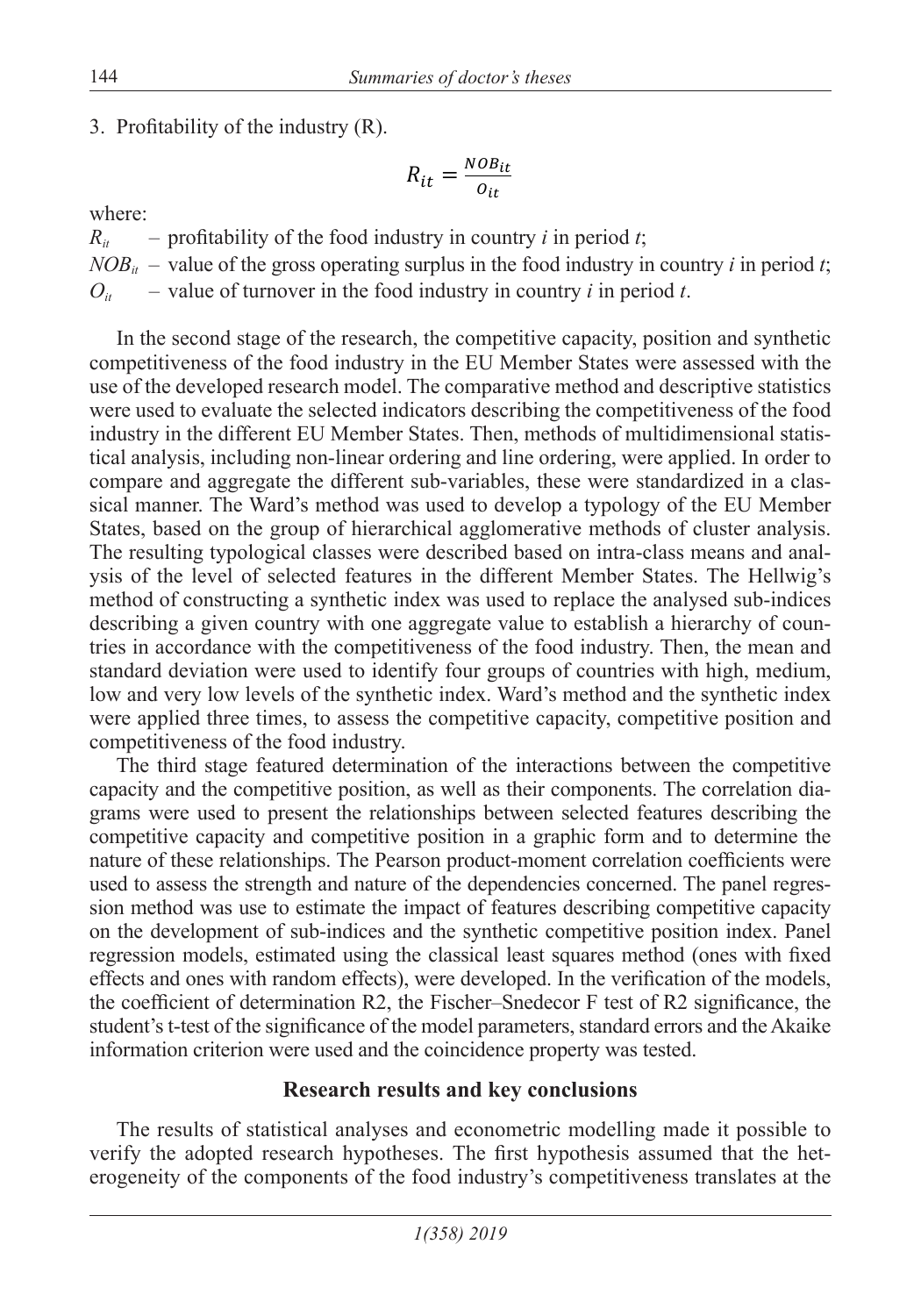country's level into its diversification. This hypothesis was confirmed. Based on coefficients of variation, it was found that all selected indicators describing both the competitive capacity and competitive position were characterized by significant diversification in the food industry in the EU countries. In the course of the conducted analyses, it was also found that it is not possible to identify one component of competitiveness that would be universal for all countries and would determine its diversification, while ensuring a high level of competitiveness. Using the Ward method, typological classes, characterized by a similar level of features describing the competitive capacity, position and competitiveness of the food industry, were created. Various competitive advantages were identified in different groups. In none of these groups was it found at a time that countries achieved high results with respect to all analysed components. For example, as for competitive capacity, countries in Class I (Belgium, Ireland and the Netherlands) were characterized by a high level of labour productivity, those in Class II (France and Italy) were characterized by a high level of production capacity, while those belonging to Class VIII (Bulgaria, Latvia, Hungary, Romania and Poland) – by low labour costs. As for the competitive position, Type II countries (Denmark, Hungary and Spain) were characterized by a high trade coverage ratio, Type III (Belgium, France and Germany) – by a high share in exports, and Type V ones (Greece and the United Kingdom) – by high profitability. Consequently, a similar situation occurred with respect to international competitiveness (accounting for the competitive capacity and competitive position at a time). Type III countries (Greece and the United Kingdom) were characterized by high profitability, Type IV (the Czech Republic, Lithuania, Slovakia, Estonia and Portugal) and Type V (Bulgaria, Hungary, Poland, Latvia and Romania) – by low (or very low) labour costs, and Type VI (Belgium, Denmark, Spain and the Netherlands) – by a high trade coverage ratio.

In the course of the research into the first hypothesis and its verification, it was also found that various components of competitiveness determined the high position of the EU Member States in ratings of the competitive capacity, position and competitiveness, developed based on synthetic indicators. Relatively high competitive capacity was recorded in France, Italy, Belgium, Germany and Ireland. France and Italy were distinguished mainly by the volume of production capacity, Belgium – by a high level of innovation, Germany – by the volume of production capacity and innovation in the industry, and Ireland – by labour productivity, labour costs and innovation. The highest competitive position of the food industry was recorded in Ireland, Spain, the Netherlands and Poland. The advantage of Ireland and Poland resulted mainly from the high profitability of the industry, while that of Spain and the Netherlands was due to a positive balance of trade. The high international competitiveness of the food industry (accounting for the competitive capacity and the competitive position at a time) in Ireland was mainly due to outperformance in labour productivity, relative labour costs, innovation and profitability. In Italy, it was production capacity, as well as innovation, labour productivity and relative labour costs, while in the Netherlands and Spain – the balance of trade. Belgium outperformed other countries in innovation, as well as relatively low labour costs, while Germany – in the volume of production capacity as well as innovation in the industry and the share in exports. France outperformed other countries in production capacity and the share in exports. The research results are consistent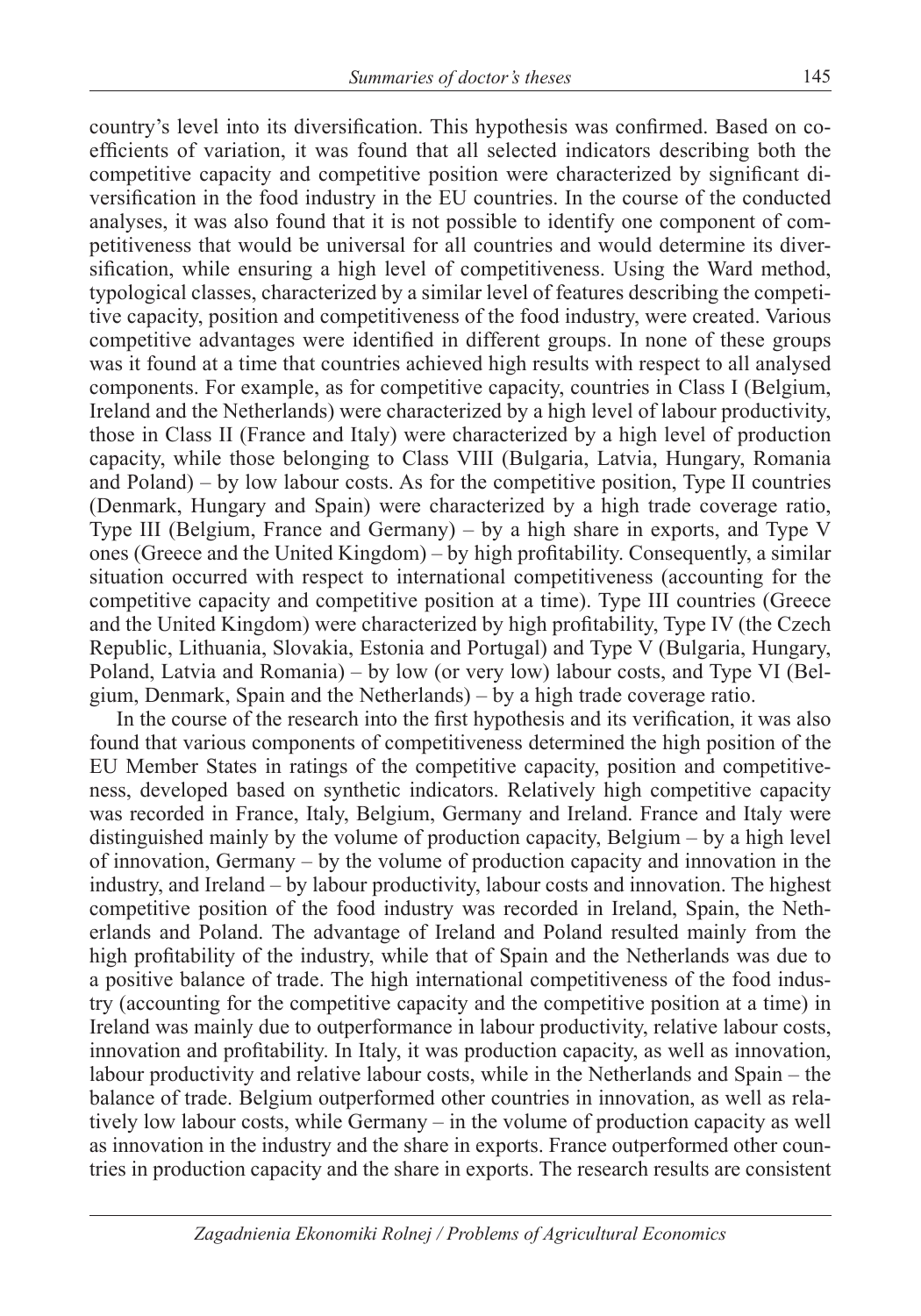with the theoretical considerations presented in the literature. Numerous concepts present various categories and indicators describing the competitiveness of entities at various levels of economic analysis. These include availability of factors of production, relative, absolute and alternative costs, labour productivity, technological advancement, similar demand preferences, product diversification, productivity of factors of production, the balance of trade, profitability and comparative advantages.

The second research hypothesis referred to the existence of a positive relationship between competitive capacity and the competitive position of the food industry. This hypothesis was verified positively. Based on Pearson product-moment correlation coefficients and correlation diagrams, a statistically significant linear relationship was found between the synthetic competitive capacity index and the synthetic competitive position index. Depending on the adopted time range, Pearson product-moment correlation coefficients were in the range of 0.44-0.52, and were statistically significant. In most of the analysed countries, there were also analogies between the assessment of these two categories (made based on the mean and the standard deviation). The above-average level of both the competitive capacity and the competitive position of the food industry was recorded in Spain, the Netherlands, Ireland, Greece, the United Kingdom, Denmark, Belgium, Germany, Italy and France. A low (or very low) level in these two categories was recorded in the food industry of Latvia, Romania, Luxembourg, Lithuania, the Czech Republic, Estonia, Slovakia, Croatia, Slovenia, Sweden and Cyprus. The relevant results are an empirical confirmation of the relationships between the various components of competitiveness, presented in the literature. In accordance with theoretical models, competitive capacity leads to accomplishment of specific competition results, and these results determine the volume and quality of the competitive capacity.

The third research hypothesis, which assumed that components of competitive capacity uniformly affect the competitive position of the food industry in the European Union countries, was rejected. This hypothesis was tested using panel regression models. The research shows that a given country's share in intra-EU food exports was significantly affected by labour productivity and the production capacity volume. The estimated directional coefficients of the model were positive. The joint development of these two categories explained in 66.78% differences in the share in food exports in the EU Member States in the analysed period. In the course of the research, cause and effect relationships between labour productivity and relative labour costs versus the TC index were identified. In countries with higher labour productivity, as well as lower relative labour costs, a higher relative intra-EU balance of trade in food was recorded. In total, these two components explained 42.0% of the TC index variance. The profitability ratio was described by three variables: labour productivity, relative labour costs and the production capacity rate. In this case, the determination coefficient was relatively low and amounted to 10.48% (the F test shows, however, that it was statistically significant). This proves high significance of the factors affecting the profitability of the food industry other than those included in the model. The results of the space-time modelling of panel data, taking into account permanent individual effects, confirmed the significant impact of labour productivity, relative labour costs and production capacity on the level of the synthetic competitive position index of the food industry in the EU Member States in the analysed period. The directional coefficients corresponding to the PP and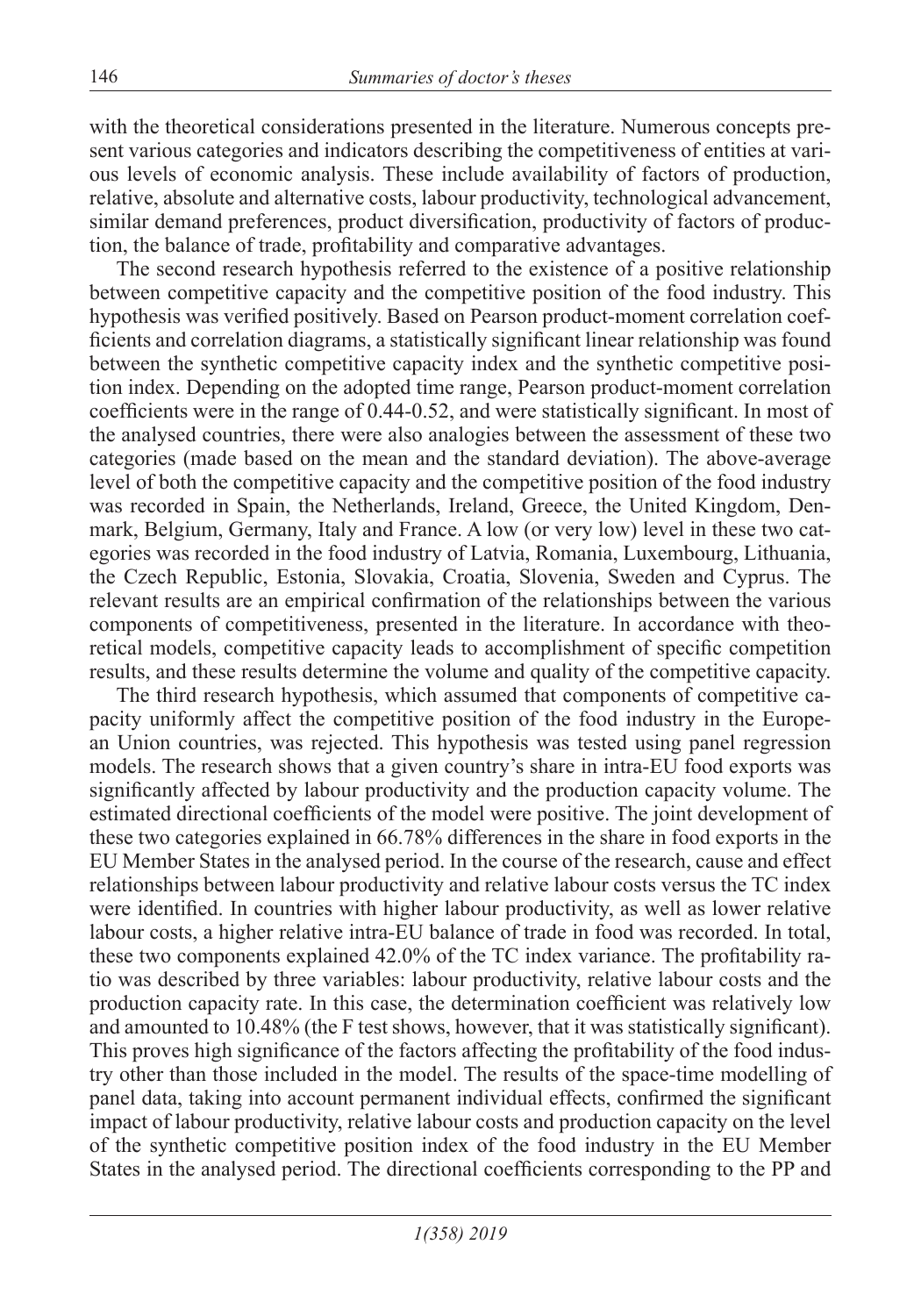PPR variables were positive, while that corresponding to the JKP variable was negative. These three categories describing competitive capacity explained jointly 53.30% of the variance of the synthetic competitive position index. These conclusions are consistent with theoretical concepts regarding the impact of labour productivity (Melitz model), labour costs (the theory of comparative costs) and production capacity (the industry concentration concept) on trade performance of enterprises and industries in international trade, presented in the literature. The models developed in the empirical part of the study did not confirm a statistically significant causal-effect relationship between the selected measure of innovation versus sub-indices and the synthetic competitive position index. Thus, the assumptions of Posner's technological gap theory, in accordance with which innovative solutions help to increase sales and exports of products to foreign markets, were not confirmed. It would be reasonable to use other measures of innovation in the industry in further research. It is also worth noting that the lack of a general relationship between innovation and competitiveness of the food industry in the EU Member States does not mean that these two categories are by no means related. Innovation can be one of numerous determinants of the competitive position used only in some Member States.

The implementation of the research procedure and the accomplishment of the research objectives set in the thesis make it possible to formulate some methodological remarks and identify limitations in the assessment of the industry's international competitiveness, found at every stage of the conducted analyses. The lack of a clear definition of competitiveness was the first difficulty encountered in the course of the research. It should be emphasized that the way in which competitiveness is defined is of fundamental importance in researching and assessing this phenomenon, as it determines the selection of appropriate indicators and adequate methods of its measurement to solve a specific research problem. Significant limitations of research into competitiveness are related with insufficient availability of statistical data. For example, there is no information in available databases on the gross value of non-current assets and current assets in the food industry in the EU Member States. Therefore, it was not possible to use, e.g. the Cobb–Douglas production function and estimate total productivity. It is not possible to obtain complete data regarding innovation in the food industry (including the value of exports of new and modernized products) either. Moreover, data regarding innovation are published every two years and are aggregated for three-year periods. In the course of the research, some limitations to the use of statistical and econometric methods in analysis of the interaction between the competitive capacity and the competitive position of the industry were also observed. For example, short time series were a barrier to performing the Granger causality test, while a relatively small number of observations and the lack of normal distribution of the values of the adopted competitiveness indices prevented the use of the canonical correlation method.

The methodological remarks presented herein show that the discussion on the methodology of measurement and assessment of competitiveness at the level of the industry should continue. Further exploration of these issues may regard the selection of competitiveness indices and the search for other factors describing competitive capacity that could determine accomplishment of a competitive advantage, and the recognition of other measures describing the different components of competitiveness, including